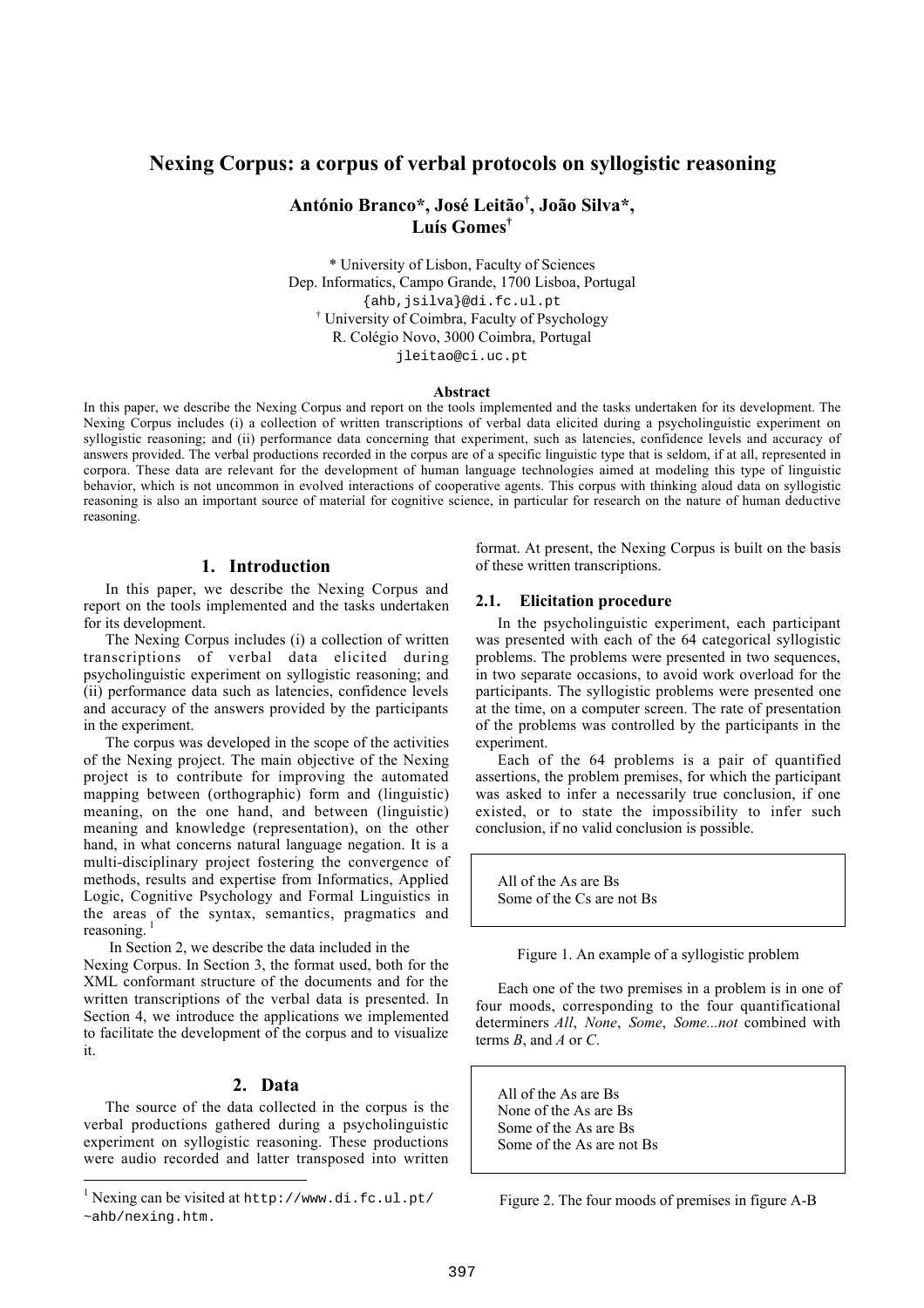The pattern of the terms in the premises is in one of four figures: A-B/B-C, B-A/C-B (the asymmetrical figures), and B-A/B-C, A-B/C-B (the symmetrical figures). The distinction symmetrical vs. asymmetrical refers to the position occupied by the middle term, B.

| Asymmetrical figures:  |                               |
|------------------------|-------------------------------|
| Quant of the As are Bs | Quant of the Bs are As        |
| Quant of the Bs are Cs | Quant of the Cs are Bs        |
| Symmetrical figures:   |                               |
| Quant of the As are Bs | <i>Quant</i> of the Bs are As |
| Quant of the Cs are Bs | Quant of the Bs are Cs        |

Figure 3. The four figures of the premises, where *Quant* stands for one of the four quantificational determiners

The four possible moods in each of the two premises (4 x 2) multiplied by the two possible orders of the premises  $(2 \times (4 \times 2))$ , multiplied by the four possible figures  $(4 \times (2 \times (4 \times 2)))$ , yield the total of 64 problems used in the experiment.

When a participant declared that he had reached a solution, he should opt for either stating a conclusion relating the A and C terms in the premises, or declaring the impossibility of deriving a valid conclusion. He had then to stop the timing device and communicate his conclusion to the experimenter, who would type that conclusion in, completing the syllogistic pattern displayed in the computer screen.

All of the Bs are As None of the Bs are Cs Some of the As are not Cs

Figure 4. An example of a syllogism, including its valid conclusion

The experiment was conducted between March 1999 and June 1999. It involved 28 participants, 11 male and 17 female, who were undergraduate students at the University of Coimbra, majoring in either Psychology or Educational Sciences. All of the participants were speakers of the standard variant of Portuguese.

## **2.2. Verbal data**

The 64 syllogistic problems were presented randomly to the participants. For each problem, participants were asked to orally report on the reasoning they were going through while searching for valid conclusions. At this stage, the verbalization was elicited by the standard thinking aloud instructions. The researcher's interference was thus limited to encourage the participant to keep on talking if he was to remain silent for more than five seconds.

After having dealt with the 64 problems, each participant was interviewed by the researcher leading the experiment, and asked to explain thoroughly his reasoning for a selection of ten of the problems previously solved. Both the thinking aloud task and the reflexive conversation were analogically recorded using a table microphone.

### **2.3. Performance data**

Besides the written transcription of the verbal productions, the corpus includes also the participants' appraisal of their confidence in the solution arrived at for each problem, rated in a six point scale. After having stated a solution to a particular problem, the participant was presented with a screen detailing the six possible confidence levels, of which he had to select the one that best described his confidence in the solution stated.

1. Completely Sure

- 2. Very sure
- 3. Sure
- 4. Unsure
- 5. Very Unsure
- 6. Completely Unsure

#### Figure 5. The six confidence levels

When the participant felt he was ready to state his final conclusion for each problem, he would press a designated button in a button box. This would prompt the computer to register the time spent in solving that particular problem, and the screen would then present the participant with the list of the six confidence levels.

The characterization of each problem, the correct answer, the answer provided by the participant, the data on the elapsed times, and the characterization of the participant are all recorded in the corpus.

## **3. Format**

The corpus is encoded as a series of plain text files in the ISO-8859-1 character set (Latin-1) with an XML conformant structure. This allows to comply with an emerging formatting standard for data storing and makes it possible that using and handling the corpus be platformindependent as well as readable and editable by any text editor.

#### **3.1. Annotation Conventions**

The annotation conventions we adopted are adapted from the EAGLES recommendations. In the one hand we did not need all the generalization provided by guidelines such as those proposed in (Ide and Priest-Dorman, 2000). On the other hand, we needed both to record a very particular type of linguistic data — the transcription of the thinking aloud productions of participants while solving syllogistic problems —, as well as performance data related to the completion of that task. There was thus the need to integrate information very specific to this type of data, both linguistic and non-linguistic, in view of its utilization both from a language engineering and a cognitive science perspective.

The details and structure of the annotations used are as follows: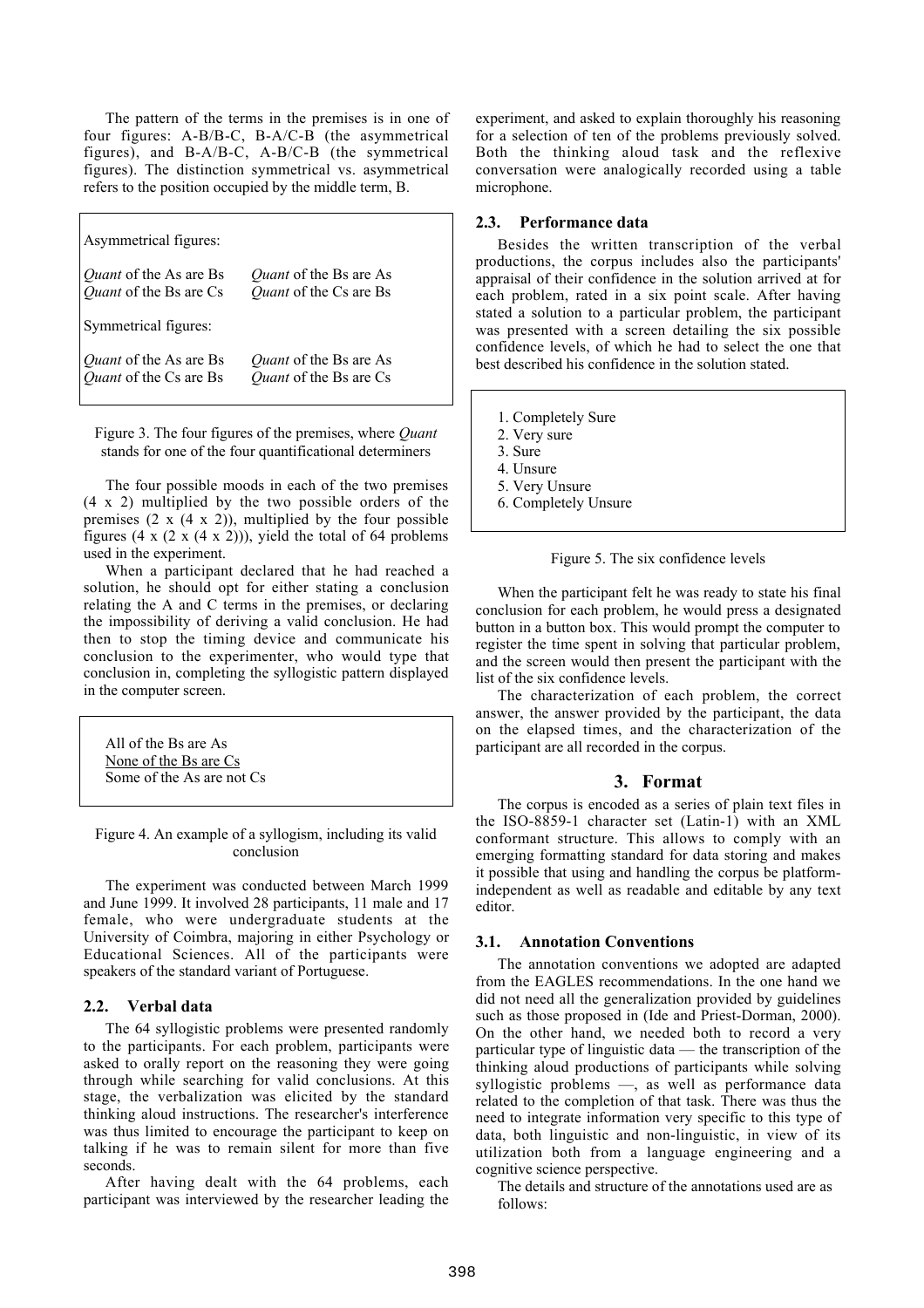- **<protocol>**: each physical document/file contains a protocol (i.e. the complete experiment for one participant), and it is delimited by this tag. A protocol has a unique identifier (**pId**) and its structure consists of a header (**<header>**), one or more speakers (**<speaker>**) and the transcriptions (**<body>**).
- **<header>**: the header of a protocol is enclosed by this tag, and it includes information on the corpus (**<corpus>**) and the transcription guidelines observed (**<guidelines>**).
- **<corpus>**: this tag delimits information on the ownership of the document (**<ownership>**), the language of the linguistic data in the document (**<language>**), details on the encoding process (**<corpusEncoding>**) and details on the data gathering and transcription process (**<data GatheringAndTranscription>**).
- **<ownership>**: information on the ownership of the corpus information is delimited by this tag, which contains the identification of (**<ownerId>**) and information (**<info>**) about the owner of the document.
- **<language>**: this tag marks the verbal data language.
- **<corpusEncoding>**: this contains information on **<responsible>**, **<assistant>**, **<date>** — the date when the encoding format was defined —, and **<trancription\_ conventions>** — a description of the conventions for transcription from oral into written form that were observed.
- **<dataGatheringAndTranscription>**:this contains information on the **<responsible>,** the **<assistant>,** the address where to obtain a copy of the corpus, stated in **<info>**, the date when the data was registered, in **<gatherDate>**, the date when the data was transcribed, in **<transcDate>**.
- **<guidelines>**: this tag delimits information on the guidelines followed for the transcription of the verbal data:
	- o **<gid>**: an identifier of the guidelines, in our case an adapted version of (Leech *et al.*, 1998), as described in Section 3.2 below;
	- o **<author>**: the authors of the guidelines: Geoffrey Leech, Martin Weisser, Andrew Wilson and Martine Grice;
	- o **<date>**: the date when the guidelines were created: October 18, 1998.
- **<speaker>**: this tag delimits information on the speaker whose verbal production is being encoded; it includes:
- o **<spId>**: the speaker's ID, defined in order to preserve speaker's privacy;
- o **<spTranscId>**: the speaker's ID for the transcription, rendered as a single letter, so that the transcription is not encumbered by the use of the full speaker's ID;
- o **<spRole>**: the speaker's role, which, for these corpora, can only have the value of subject or interviewer;
- o The speaker's age (**<spAge>**), sex (**<spSex>**), dialect (**<spDialect>**) and profession (**<spSocial>**).
- **<body>**: this tag delimits information from the different stages of the protocol. It includes several syllogistic problems and their attempted solutions (**<syllProbl>**), several justifications for the solutions found for the problems (**<justification>** ), and an interview (**<interview>**).
- **<syllProbl>**: this tag marks one instance of a syllogistic problem. Each instance has a unique ID (**syllProblId**) and the following structure:
	- o **<session>:** the problems were solved in two separate sessions (due to their large number): this tag marks in which session the problem was solved;
	- o **<repetitionOf>**: sometimes a syllogistic problem had to be repeated: in such case this tag marks the ID of the original problem;
	- o **<problem>:** this tag encloses all the information about the problem being solved: it defines the type of syllogism (**<syllType>**), the quantifiers for the first (**<quantP1>**) and second (**<quantP2>**) premise, the solution to the syllogism (**<solution>**) and if the converse answer is allowed (**<converseAllowed>**);
	- o **<duration>:** the time, in milliseconds, taken by the participant to solve the problem;
	- o **<spCertainty>:** the participant's certainty in his answer;
	- o **<transc>:** this tag delimits the written transcription of the thinking aloud produced by the participant while solving the problem;
	- o **<spAnswer>:** this tag encodes the subject's proposed solution: its structure includes the form of the answer (**<form>**), the quantifier used (**<quantifier>**) and if the proposed solution was correct (**<correctness>**).
- **<justification>** : this tag delimits the justification produced by the participant. It has a unique ID (**justId**) and the following structure:
	- o **<justifiedSyllproblId>**: the ID of the syllogistic problem being justified;
	- o **<transc>**: the written transcription of the justification.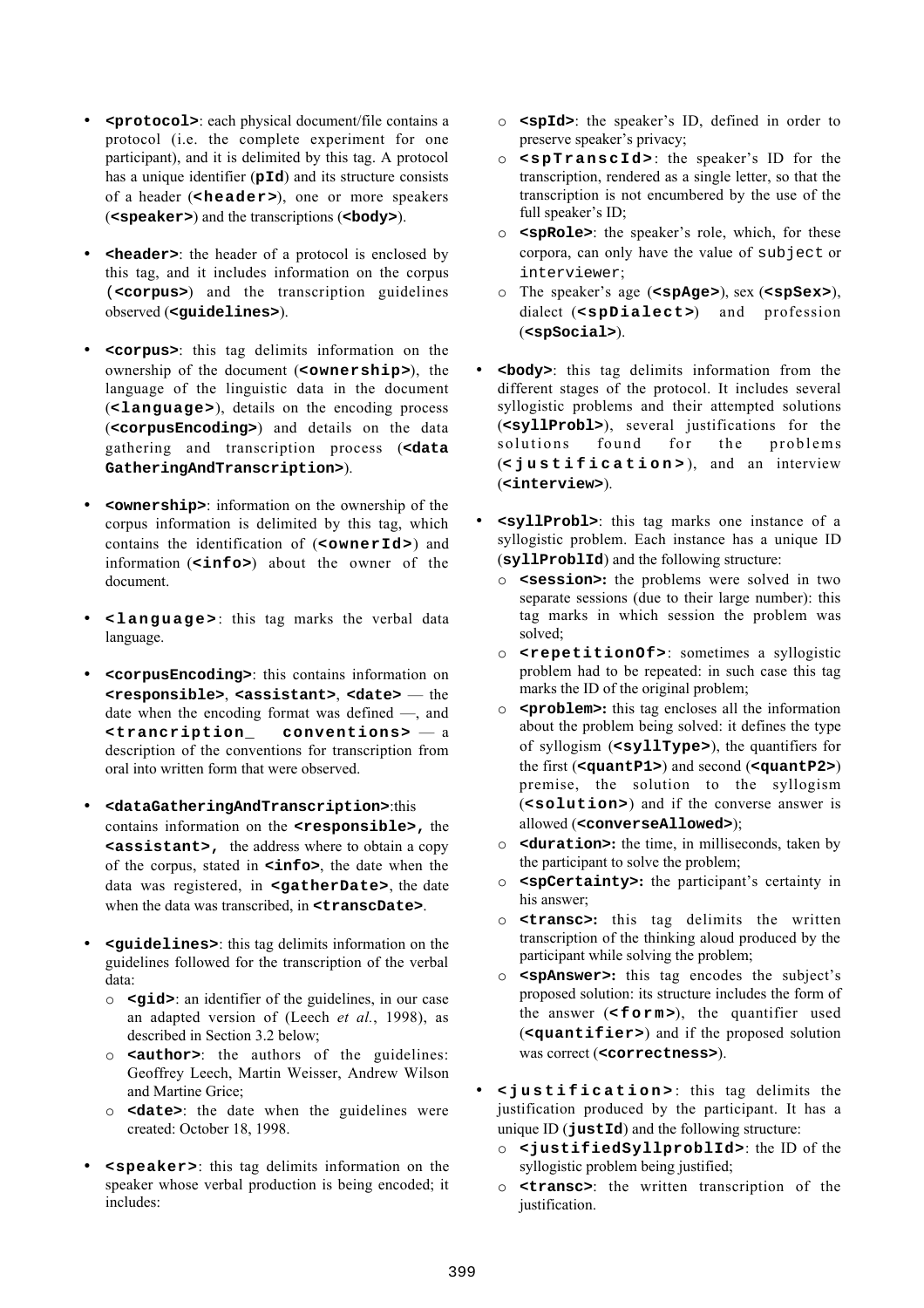• **<interview>**: this tag delimits the interview of the participant by the researcher responsible for the experiment. It has the only tag **<transc>**, embracing the actual transcription of the interview.

## **3.2. Transcription Conventions**

The conventions for written transcription of oral data are also based on the recommendations from the EAGLES project (Leech *et al.*, 1998).

It is worth noting that each protocol is divided into three different parts: the solving of the syllogistic problems, the justifications, and finally the interview. The first involves only one speaker but the last two have a dialogue between the subject and the interviewer, and therefore we had to include tags to indicate who is speaking to whom and to account for phenomena such as overlapping speech.

The following is an overview of the transcription conventions observed:

- Words are transcribed using their standard form, i.e. they are written in the same way as they appear in the dictionary, regardless of the way they were pronounced.
- Numbers, dates, time, currency, and so on are transcribed in full:

o e.g.: two thousand and one

- For acronyms, letters that are pronounced individually are separated by spaces: o e.g.: X M L
- Full stops, question and exclamation marks are used conventionally, while commas and other punctuation marks, such as parenthesis, etc., are not used.
- Asterisks are added to the end of incomplete words: o e.g.: incomple\*
- Unintelligible speech is marked with  $**$ .
- If the transcriber is not sure of what was said but tries to guess it, he should signal the uncertainty by enclosing his guess with %:
	- o e.g.: extensible %markup% language
- Pauses are marked with  $\{p$ ause:n} where n indicates the length of the pause and varies from 1, for a short pause, up to 4: o e.g.: to be {pause:2} or not to be
- In order to signal quasi-lexical vocalisations, the transcribers are restricted to choosing from a set of

standardized forms (+um, +uh, +uhh, +uh-huh, +ohh and +ah) to avoid the proliferation of variants.

- Contractions are transcribed in their full form, but the corresponding tag includes both the contracted and the full form.
	- o e.g.: {contraction: gonna, going to} going to
- Truncations, where a letter is repeated at the beginning of an expression, are marked with the {truncation} tag:

```
o e.g.: {truncation:g} goal
```
Repetitions, where it is an expression that is repeated, are signalled with {repetition}:

o e.g.: {repetition:he} he is

• False starts, where an expression is interrupted and then corrected, are tagged with {falseStart}: o e.g.: {falseStart:he} she

• Non-verbal sounds are transcribed by means of the tag { $nonVerbal: x$ }, where x is a place older for a standard set of codes (breath, laugh, cough, clearThroat and yawn), including one (noise) reserved to work as a catch-all for sounds not representable by the other options:

o e.g.: {nonverbal:cough}

- Each protocol is divided into three distinct phases: the solving of the syllogistic problems, the justifications and finally the interview. The first involves only one speaker but the last two have a dialogue between the subject and the interviewer, and therefore we must include extra information to indicate who is actually speaking and to account for dialogue specific phenomena such as overlapping of speech:
	- o To identify the speaker we precede his/her turn with  ${speaker:x}$ , where x is an identifier given to the speaker on the header of the protocol. The subject's identifiers may range from A to C, and the letter  $z$  is reserved to identify the interviewer.
	- o Sections of overlapped speech are marked with {beginOv:n} for the beginning and  $\{end, or: n\}$  for the end, with n being the identifier of the overlapped section.

e.g.: {speaker:A} it works {beginOv:3} like this {endOv:3} {speaker:B} {beingOv:3} no it does {endOv:3} not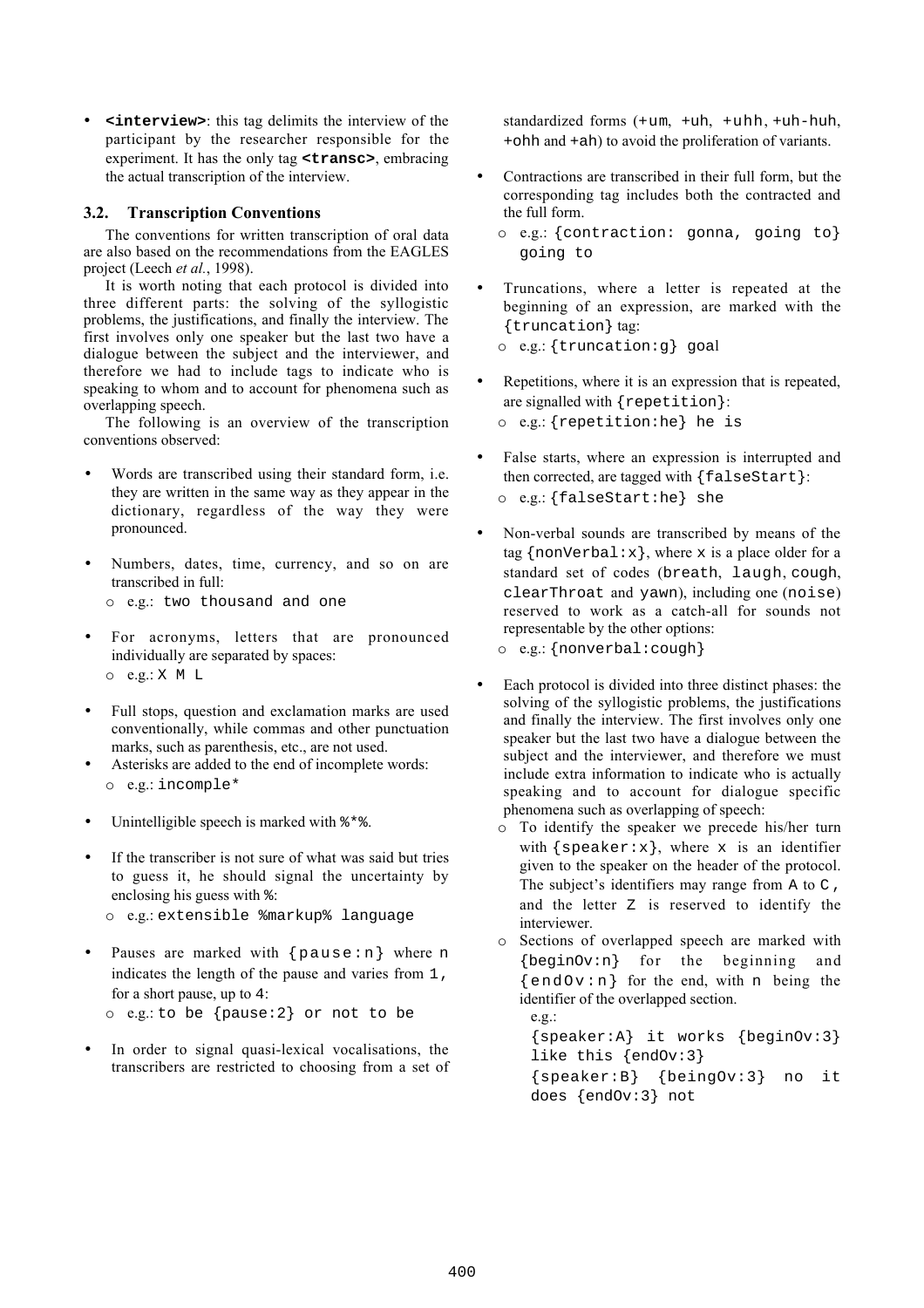

Figure 6. Annotation tool.

# **4. Tools**

In order to facilitate the development and the usage of the Nexing Corpus, we developed two applications, the annotation tool and the visualization tool.

### **4.1. Annotation tool**

In spite of our option for encoding the corpus in an XML conformant format, we felt that for the specific task of transcription and the concrete development of the corpus, an XML-dedicated, commercially available editor would not be necessary. The only advantage that such dedicated editor would bring over other choices would be the syntax-highlight that some XML editors permit.

Any plain text editor can handle XML files, which provided us with many possibilities to choose from. The transcription of the corpus involves assigning tags, which may turn out to be a tedious and error-prone task. This process was automated with the help of the functionalities provided by the editor NoteTab Light.<sup>2</sup>

This is a freeware text editor that easily allowed us to implement the needed automation without an overhead due to an excess of functionality. With this editor, we created what is called a Clipbook Library, which is basically a set of macros to help editing the document. When invoked, these macros allow controlling the placement of embracing tags, their correct spelling and their completeness.

### **4.2. Visualization tool**

While XML is an encoding format with the advantage of being handled by different platforms or text editors, an XML compliant text file tends, however, not to be suitable for an easy and accessible human manipulation. The tags that permit a standardly structured organization of the documents also obscure the data and the relevant content of the documents.

In order to allow for a productive use of the corpus, there was thus the need to hide some of the tags and use them to show different kinds of information in a different, user friendlier display. A straightforward answer to this need was the utilization of XSL style sheets, setting the details on how the information conveyed by each tag should be visually rendered to the final user. When placed in the relevant directory, specified in the corresponding XML files, the XSL style sheet file is used by an XSL compliant viewer to render the content of the original XML document in the required displaying format. The viewer we used for this purpose was the browser Internet Explorer 6.

1

<sup>2</sup> http://www.notetab.com.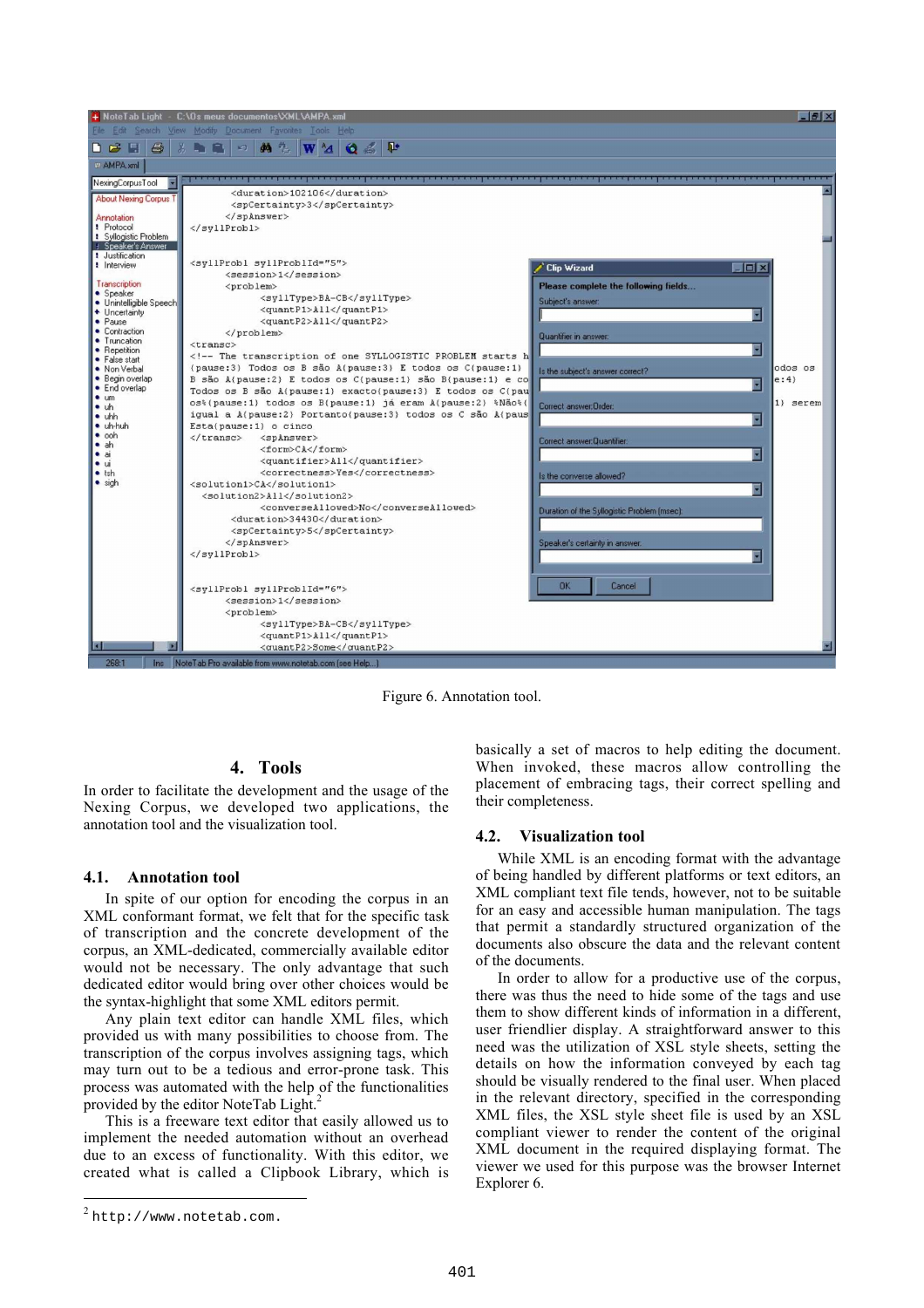Given the current utilization of the corpus in some research tasks in our project, we defined an XSL style sheet that highlights mostly the performance data. An example of the formatting effect of that style sheet can be seen in the screen shot presented in Fig. 7 below. The XML code corresponding to the first of the two syllogistic problems shown in Fig. 7 can be found in Fig. 8.

| 2 C:\Os meus documentos\XML\AMPA.xml - Microsoft Internet Explorer                                                                                                                                                                                                                                     |             |            |    |                       |                                          |       |                                                                                                  |                         | $  \mathbb{F}$ $\times$ |
|--------------------------------------------------------------------------------------------------------------------------------------------------------------------------------------------------------------------------------------------------------------------------------------------------------|-------------|------------|----|-----------------------|------------------------------------------|-------|--------------------------------------------------------------------------------------------------|-------------------------|-------------------------|
| Ficheiro<br>Editar Ver Favoritos Ferramentas Ajuda                                                                                                                                                                                                                                                     |             |            |    |                       |                                          |       |                                                                                                  |                         | 事                       |
| ← Retroceder → → → ※ 図 杰   Q Procurar 配 Favoritos ① Multimédia ※   尾 → 三 二 目                                                                                                                                                                                                                           |             |            |    |                       |                                          |       |                                                                                                  |                         |                         |
| Endereço ( C:\Os meus documentos\XML\AMPA.xml                                                                                                                                                                                                                                                          |             |            |    |                       |                                          |       |                                                                                                  |                         | $\rho$ Ir para          |
|                                                                                                                                                                                                                                                                                                        |             |            |    |                       |                                          |       |                                                                                                  |                         |                         |
|                                                                                                                                                                                                                                                                                                        |             |            |    |                       |                                          |       |                                                                                                  |                         |                         |
| <b>Number Session</b><br>Type<br>$Q1$ $Q2$                                                                                                                                                                                                                                                             |             |            |    |                       |                                          |       |                                                                                                  |                         |                         |
| $\bf{l}$<br><b>BA-CB All All</b><br>5                                                                                                                                                                                                                                                                  |             |            |    |                       |                                          |       |                                                                                                  |                         |                         |
|                                                                                                                                                                                                                                                                                                        |             |            |    |                       |                                          |       |                                                                                                  |                         |                         |
| {pause:3} Todos os B são A{pause:3} E todos os C{pause:1} Esta é{pause:1} Esta é fácil{pause:2} Se todos os B são A{pause:2} E todos os C{pause:1}<br>são B{pause:1} e como os B já eram A{pause:2} todos os C{pause:4} Todos os B são A{pause:1} exacto{pause:3} E todos os C{pause:2} são B{pause:3} |             |            |    |                       |                                          |       |                                                                                                  |                         |                         |
|                                                                                                                                                                                                                                                                                                        |             |            |    |                       |                                          |       |                                                                                                  |                         |                         |
| mas por sua vez %já os%{pause:1} todos os B{pause:1} já eram A{pause:2} %Não%{pause:1} Posso fazer que todos os C{pause:1} serem igual a A<br>{pause:2} Portanto{pause:3} todos os C são A{pause:3} Todos os C{pause:1} são A{pause:4} Esta{pause:1} o cinco                                           |             |            |    |                       |                                          |       |                                                                                                  |                         |                         |
|                                                                                                                                                                                                                                                                                                        |             |            |    |                       |                                          |       |                                                                                                  |                         |                         |
|                                                                                                                                                                                                                                                                                                        |             |            |    |                       |                                          |       | Form Quantifier Correctness Solution 1 Solution 2 Converse Allowed? Duration Speaker's Certainty |                         |                         |
| CA                                                                                                                                                                                                                                                                                                     | All         | <b>Yes</b> | CA | <b>All</b>            | No                                       | 34430 | 5                                                                                                |                         |                         |
|                                                                                                                                                                                                                                                                                                        |             |            |    |                       |                                          |       |                                                                                                  |                         |                         |
|                                                                                                                                                                                                                                                                                                        |             |            |    |                       |                                          |       |                                                                                                  |                         |                         |
|                                                                                                                                                                                                                                                                                                        |             |            |    |                       |                                          |       |                                                                                                  |                         |                         |
|                                                                                                                                                                                                                                                                                                        |             |            |    | <b>Number Session</b> | Type<br>Q <sub>1</sub><br>Q <sub>2</sub> |       |                                                                                                  |                         |                         |
|                                                                                                                                                                                                                                                                                                        |             |            | 6  | 1.                    | <b>BA-CB All Some</b>                    |       |                                                                                                  |                         |                         |
|                                                                                                                                                                                                                                                                                                        |             |            |    |                       |                                          |       |                                                                                                  |                         |                         |
| (pause:2} Todos os B são A(pause:3} %*% {pause:1} %*% alguns dos C(pause:2} são B(pause:2} %*% {pause:3} Alguns dos C(pause:1} são só alguns                                                                                                                                                           |             |            |    |                       |                                          |       |                                                                                                  |                         |                         |
| {pause:2} %*% pelo menos um dos C é B{pause:2} %Mas% os C não são todos{pause:1} Mas todos os B são A{pause:2} Logo aqueles Cs que forem Bs                                                                                                                                                            |             |            |    |                       |                                          |       |                                                                                                  |                         |                         |
| automaticamente também são As{pause:2} Logo{pause:1} alguns dos C{pause:1} são As{pause:3} È isso{pause:1} alguns dos C{pause:3} são As<br>{pause:4} {contraction: Tou:Estou} Estou %*% isso{pause:2} Alguns dos C{pause:1} são As{pause:2} +tsh{pause:1} Cinco{pause:2} %*% {speaker:B}               |             |            |    |                       |                                          |       |                                                                                                  |                         |                         |
| Agora já está a começar a ter mais facilidade em verbalizar %*%                                                                                                                                                                                                                                        |             |            |    |                       |                                          |       |                                                                                                  |                         |                         |
|                                                                                                                                                                                                                                                                                                        |             |            |    |                       |                                          |       |                                                                                                  |                         |                         |
|                                                                                                                                                                                                                                                                                                        |             |            |    |                       |                                          |       | Form Quantifier Correctness Solution 1 Solution 2 Converse Allowed? Duration Speaker's Certainty |                         |                         |
| CA                                                                                                                                                                                                                                                                                                     | <b>Some</b> | <b>Yes</b> | CA | <b>Some</b>           | Yes                                      | 31217 | $\overline{\mathbf{5}}$                                                                          |                         |                         |
|                                                                                                                                                                                                                                                                                                        |             |            |    |                       |                                          |       |                                                                                                  |                         |                         |
|                                                                                                                                                                                                                                                                                                        |             |            |    |                       |                                          |       |                                                                                                  |                         |                         |
|                                                                                                                                                                                                                                                                                                        |             |            |    |                       |                                          |       |                                                                                                  |                         |                         |
| <b>El Concluído</b>                                                                                                                                                                                                                                                                                    |             |            |    |                       |                                          |       |                                                                                                  | $\Box$ 0 meu computador |                         |

Figure 7. Visualization tool.

```
<syllProbl syllProblId="5">
       <session>1</session>
       <problem>
               <syllType>BA-CB</syllType>
               <quantP1>All</quantP1>
               <quantP2>All</quantP2>
       </problem>
<transc>
<!-- The transcription of one SYLLOGISTIC PROBLEM starts here -->
{pause:3} Todos os B são A{pause:3} E todos os C{pause:1} Esta é{pause:1} Esta é
fácil{pause:2} Se todos os B são A{pause:2} E todos os C{pause:1} são B{pause:1} e como os B
já eram A{pause:2} todos os C{pause:4} Todos os B são A{pause:1} exacto{pause:3} E todos os
C{pause:2} são B{pause:3} mas por sua vez %já os%{pause:1} todos os B{pause:1} já eram
A{pause:2} %Não%{pause:1} Posso fazer que todos os C{pause:1} serem igual a A{pause:2}
Portanto{pause:3} todos os C são A{pause:3} Todos os C{pause:1} são A{pause:4} Esta{pause:1} o
cinco
</transc> <spAnswer>
               <form>CA</form>
               <quantifier>All</quantifier>
               <correctness>Yes</correctness>
<solution1>CA</solution1>
   <solution2>All</solution2>
               <converseAllowed>No</converseAllowed>
         <duration>34430</duration>
         <spCertainty>5</spCertainty>
       </spAnswer>
</syllProbl>
```
Figure 8. Corpus excerpt.